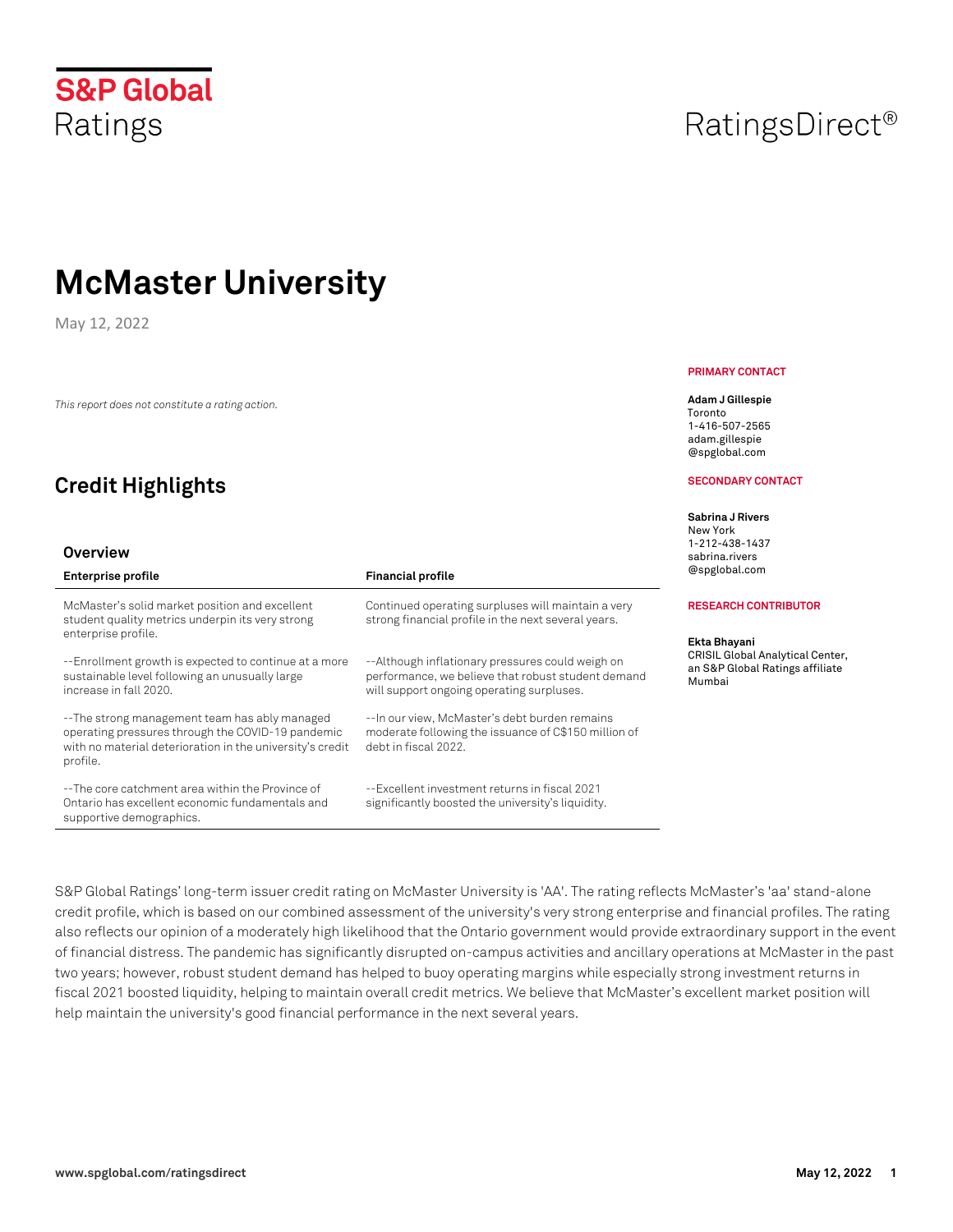### **Outlook**

The stable outlook reflects our expectation that in the next two years, McMaster will maintain high levels of cash and investments, at more than 3x debt, sufficient to finance its capital priorities and meet all required debt service requirements. We also believe that on a sustained basis, the university will continue to generate positive consolidated operating margins and maintain a healthy enrollment and demand profile. The ratings also reflect our expectation that McMaster's relationship with the Province of Ontario will be stable and that our assessment of the likelihood of extraordinary support will remain moderately high.

### **Downside scenario**

We could take a negative rating action if, in the next two years, consolidated net margins declined substantially to near-balance or sustained deficit, with a subsequent material erosion in liquidity. All else being equal, a negative rating action on Ontario of up to one notch is unlikely to result in a similar rating action on McMaster. However, negative government intervention or a significant reduction in the university's resilience to an Ontario default scenario could cause us to lower the ratings.

### **Upside scenario**

We could take a positive rating action in the next two years if our assessment of the enterprise profile improves following a selectivity ratio consistently below 50% and strong enrollment growth continues such that the university sustains a cumulative five-year fulltime enrolment growth trend of more than 15% over the next several years. This would demonstrate strong growth prospects and a rapidly improving demand profile, which could in turn enhance the university's enrollment flexibility and contribute to more diversified revenue sources.

### **Rationale**

We believe McMaster has a very strong enterprise profile. Supporting our opinion is our assessment of the higher education sector's low industry risk, characterized by countercyclicality and low competitive risk and growth. In addition, the university benefits from excellent economic fundamentals, as measured by the province's GDP per capita, estimated to be almost US\$55,800 in 2022; good income indicators; and moderate employment and population growth projections.

In addition, McMaster's robust market position and healthy student demand and enrollment trends underpin the university's enterprise profile. In fall 2021, full-time equivalents (FTEs) totaled 35,152, a 1.0% increase from the previous year. This was the lowest growth rate experienced in the past six years but was in line with the university's plan following an unusually large 8.2% increase in fall 2020 as the university extended more domestic undergraduate offers to pre-empt an expected decline in enrollment stemming from the pandemic, which ultimately did not materialize. We view the enrollment growth in 2020 as an outlier and believe that FTE growth will continue at more modest and sustainable levels in the next several years. The university's enrollment growth plan is centered largely on attracting more international students, with a target enrollment of 20%, gradually increasing from the current 16%.

In our opinion, student quality metrics remain strong, comparing well with those of similarly rated Canadian peers. These are primarily reflected in McMaster's high retention and six-year graduation rates averaging about 92% and 81%, respectively, in the past five years, as well as first-year selectivity rates of about 52%.

In our view, McMaster's management expertise and governance practices, as well as financial management policies, are very strong and in line with those of other highly rated Canadian universities. The university's academic and operational priorities are guided by its strategic plan and its Strategic Mandate Agreement with the province. These, in turn, inform the detailed three-year operating budget and capital plans. Management reviews plan performance annually, tracks progress against specific activity indicators, and monitors risks identified through its enterprise risk management framework. The university has formal policies for endowments, investments, and debt, and meets standard annual disclosure requirements. Overall, we view McMaster's transparency and disclosure to be very good, with policies and procedures in place to adequately mitigate risks, and we believe that the university's overall financial policies are not likely to negatively affect its ability to service its debt and meet other financial obligations.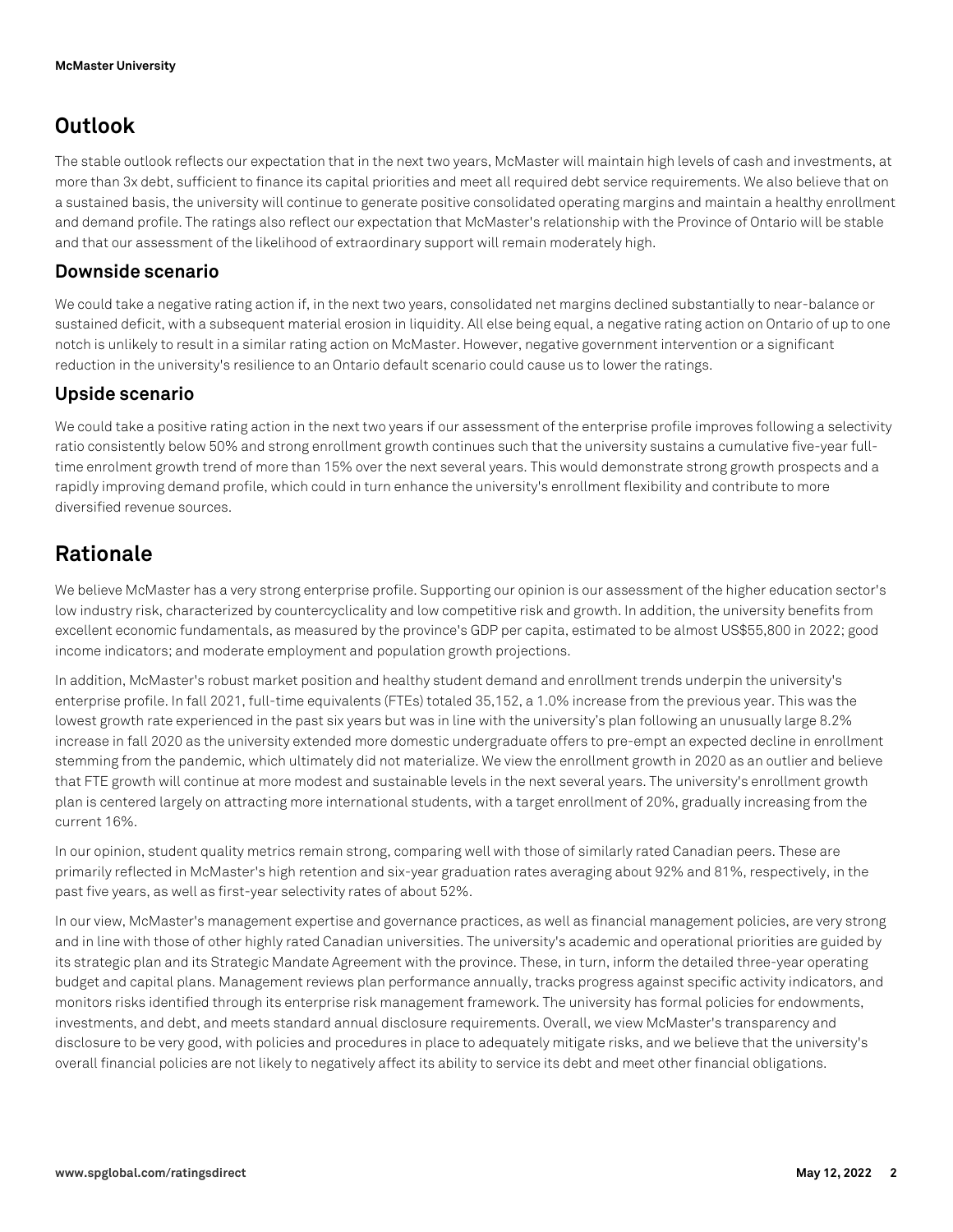#### **McMaster University**

We expect McMaster will maintain its very strong financial profile. In fiscal 2021, excellent investment returns boosted the university's adjusted operating margin to 14.2%, a significant improvement from the previous five-year average of 7.5%. Increased domestic and international enrollment drove higher tuition revenue while McMaster was able to keep overall expenses flat year over year, helping to offset materially lower revenue from ancillary services stemming from pandemic-related campus closures. We believe the demonstrated resiliency of McMaster's demand profile and its ability to manage revenues and expenses during a period of significant stress will allow the university to continue generating overall positive operating results over the longer term despite current inflationary pressures.

Similar to that of Canadian peers, the university's limited flexibility to increase its student-generated revenues somewhat offsets its strong financial performance. This is primarily because Ontario monitors and guides domestic tuition rates and student aid (through the tuition framework) and domestic enrollment expansion (through operating grants). However, universities can ultimately decide their enrollment targets and have control over their long-term strategies.

In June 2021, in line with our expectations, the university issued C\$150 million of fixed-rate senior unsecured bullet debentures to finance planned capital (C\$125 million of 50-year debentures and C\$25 million of 30-year green debentures). Although this lowered its ratio of available resources to pro forma debt to 1.7x at the end of fiscal 2021 from almost 2.2x in the previous year, McMaster, in our view, maintains a moderate debt burden backed by good operating performance and a healthy level of available resources. The university's long-term pro forma debt totals about C\$420 million and predominantly consists of fixed-rate bullet debentures maturing between 2051 and 2071. McMaster's pro forma maximum annual debt service burden was 3% of its fiscal 2021 adjusted operating expenses. At the end of fiscal 2021, the university held almost C\$43 million in voluntary sinking funds to repay its bullet debentures outstanding, which we have included in our measure of internally restricted net assets. McMaster also has a long-term obligation of C\$14.3 million for the gradual decommissioning of its nuclear reactor. To offset this obligation, management has accumulated trust funds of more than C\$15 million.

We believe McMaster has some exposure to contingent liabilities through its two ongoing public-private partnerships (PPPs), although they are, in our opinion, unlikely to lead to additional direct financial obligations for the university. The first, McMaster's Main Street student residence, is underway and located on land wholly owned by the university; it will be financed by a limited partnership. The project is scheduled for completion in August 2023. The second PPP is a downtown graduate student residence and parking garage for which the university has entered into a 99-year land lease with four 25-year renewal options and that is scheduled for completion by 2022-2023. Although these projects are structured such that there is no recourse to McMaster, they will provide important services to students in support of the university's mission. Therefore, we believe that if the projects were to experience significant stress, McMaster might be compelled to provide more direct oversight or support. Based on McMaster's public disclosures, we do not believe the university has any additional contingent liabilities that could materially affect our view of its credit profile.

We believe that postemployment liabilities continue to offset McMaster's financial profile strengths despite solid plan asset returns in fiscal 2021 that improved its defined-benefit salaried pension plan's funded status to a C\$117 million surplus (on an accounting basis) from a C\$171 million deficit the year before. Despite market volatility, McMaster believes its initiatives to manage its pension, including increased employee and employer contributions, will allow it to cover any special solvency pension deficit payments that may be required over the longer-term.

In our view, McMaster has very healthy liquidity with C\$1.9 billion of total cash and investments at the end of fiscal 2021. This was equal to 2.6x its available financial resources, 180% of adjusted operating expenses, and more than 4.5x our pro forma debt estimate. The university had C\$724 million of unrestricted resources available, or 68% of adjusted operating expenditures, a significant increase from recent years on much stronger investments returns in fiscal 2021. Taken together, this indicates very robust liquidity, which bolsters our assessment of the financial resources potentially available to McMaster under a stress scenario. We believe the university's available resources will remain more than sufficient to support capital investments, finance all debt service requirements, and cushion fluctuations in the market value of its portfolio in the medium term. In addition, the university has an undrawn committed credit facility totaling C\$75 million. The strong market returns also boosted the market value of McMaster's endowments to C\$895 million (of which C\$756 million was held in a long-term investment pool and the remainder in deferred donations) from C\$732 million at fiscal year-end 2020. The university has a conservative endowment draw, in our view, with a longterm payout target rate of 4% of the endowment's market value.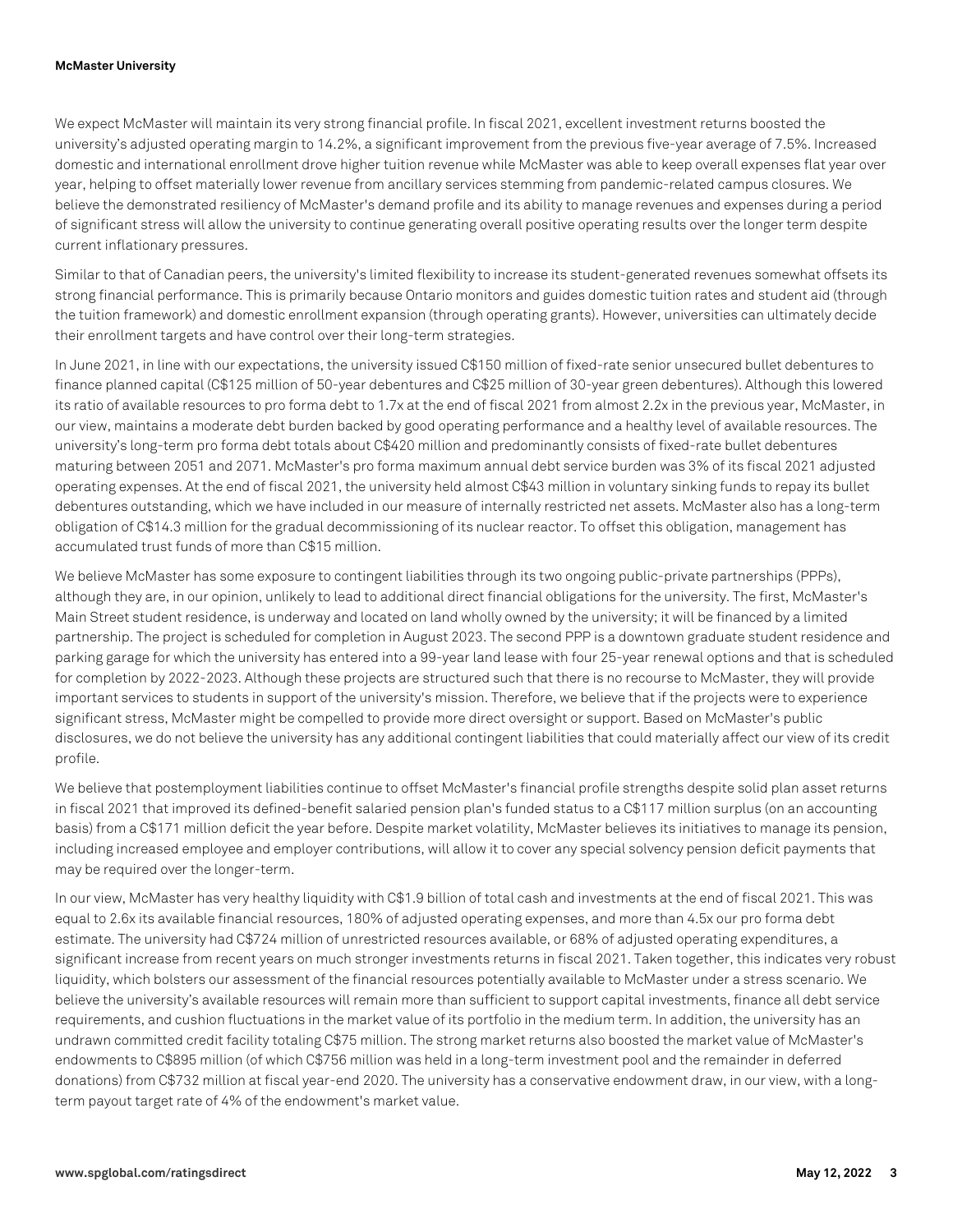#### **Moderately high likelihood of extraordinary provincial government support**

In accordance with our criteria for government-related entities (GREs), our view of McMaster's moderately high likelihood of extraordinary government support reflects our assessment of its important role in the province, given that postsecondary education is one of Ontario's priorities in both expenditure and mandate (after health care and school boards), and that there are no viable private alternatives. Our view also reflects the province's oversight, program approval rights, and tuition regulation over McMaster, which suggest a strong link to it. Also supporting our assessment of the link are the province's appointment of six of 37 board of governors members and the substantial operating grants received from the province, which while declining modestly in the past five years, account for about 23% of the university's total revenue.

We rate McMaster two notches above Ontario. The maximum differential allowed is three notches, in accordance with our methodology for rating GREs that we believe depend on ongoing government support. The differential reflects our view that there is a measurable likelihood that McMaster's substantial financial resources would meet ongoing operational and debt service requirements should the government default and temporarily suspend payments to the university. In addition, the differential reflects McMaster's ownership structure, in which the government is neither an owner nor shareholder; status as an autonomous legal entity with ownership of its assets; and our view that the university operates independently of the Ontario government. The board is responsible for the management, administration, and control of the university's property and other assets and all business affairs. We consider the risk of extraordinary negative government intervention low, given McMaster's operational independence, its important public policy role, and the government's hands-off approach to the sector.

In January 2019, the government announced changes to university funding, which included a plan to cut domestic tuition fees by 10% for the 2019-2020 fiscal year and a freeze in the following two years. The government subsequently extended the freeze on tuition for in-province students to 2022-2023, with the ability to increase fees for domestic out-of-province students by up to 5%, up from 3%. Furthermore, the province did not provide additional grant revenue to offset the tuition cut and has yet to release an updated tuition framework beyond fiscal 2024. Neither the federal nor provincial government has announced material direct financial support for universities to offset impacts from the pandemic, although the federal government introduced an emergency income support program for students in 2021 and has increased its grant programs, which helped mitigate affordability concerns. Although we do not expect any material increase in ongoing operating or capital funding from the province in the medium term, we continue to believe that there is a moderately high likelihood that the province would provide support to McMaster in a distress scenario.

### **Environmental, Social, And Governance**

In our view, higher education entities face elevated social risk due to uncertainty over the duration of the COVID-19 pandemic, and its uncertain effect on enrollment levels, campus activities, and mode of instruction. We view the risks posed by COVID-19 to public health and safety as a social risk under our environmental, social, and governance (ESG) factors. Despite the elevated social risk, we believe McMaster's environment and governance risk are in line with our view of the sector as a whole. For more information, see the criteria article "Environmental, Social, And Governance Principles In Credit Ratings, Oct. 10, 2021," published Oct. 10, 2021.

### **Key Statistics**

| <b>McMaster University -- Selected Indicators</b> |      | --Fiscal year ended April 30-- |      |      |      |      |  |
|---------------------------------------------------|------|--------------------------------|------|------|------|------|--|
| (Mil. C\$)                                        | 2022 | 2021                           | 2020 | 2019 | 2018 | 2020 |  |
| <b>Enterprise profile</b>                         |      |                                |      |      |      |      |  |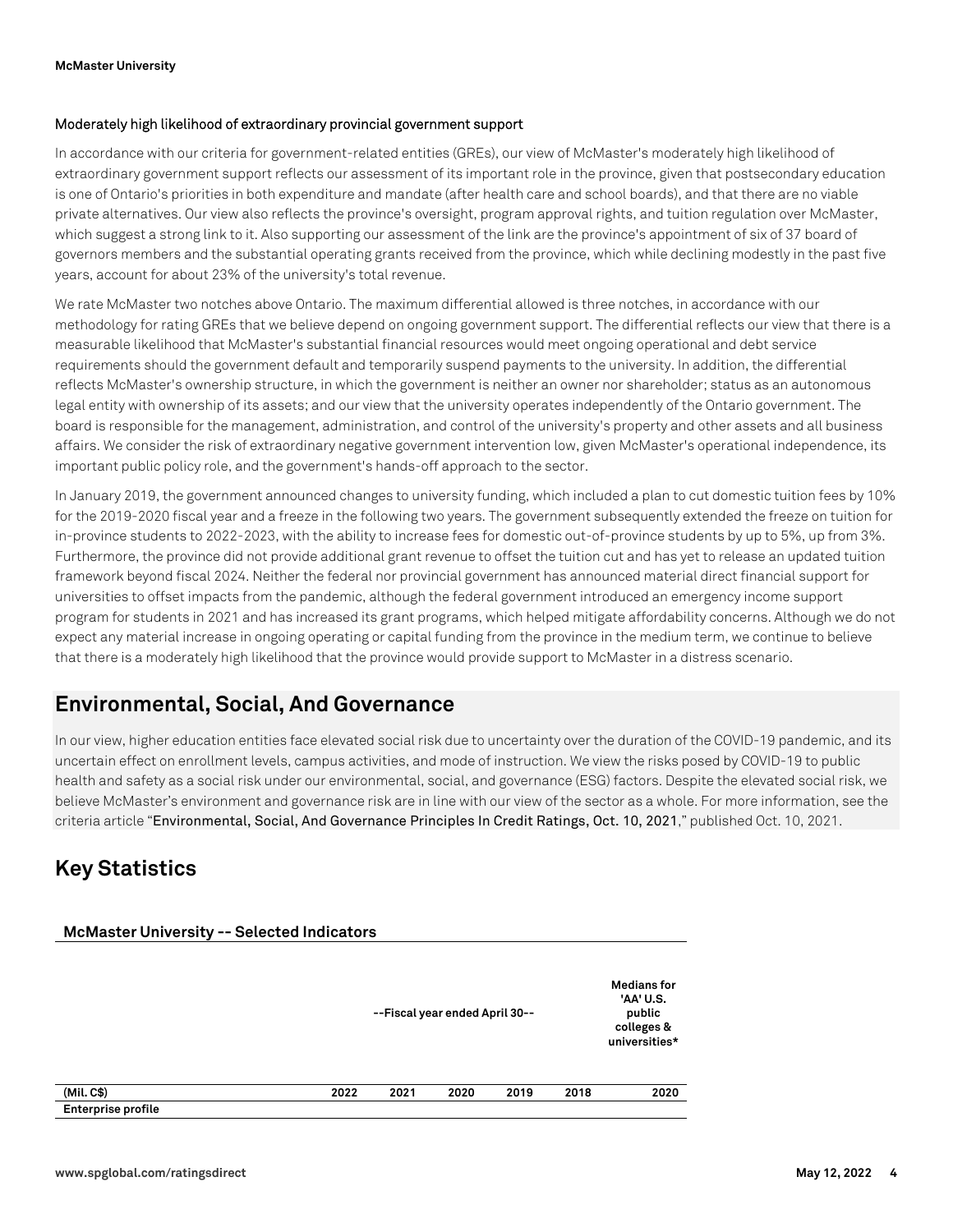| Full-time equivalent enrollment (no.)                        | 35,152 | 34,791  | 32,148  | 30,995  | 29,758  | 38,513     |
|--------------------------------------------------------------|--------|---------|---------|---------|---------|------------|
| Selectivity rate (%)                                         | 51.7   | 58.5    | 51.9    | 51.2    | 52.6    | 68.9       |
| Undergraduates as a % of total enrollment                    | 85.9   | 86.5    | 85.4    | 85.3    | 85.7    | 78.7       |
| Retention rate (%)                                           | 92.1   | 94.0    | 91.3    | 91.6    | 91.0    | 86.7       |
| Graduation rates (%)                                         | 82.2   | 82.1    | 80.7    | 80.1    | 79.0    | <b>MNR</b> |
| <b>Financial profile</b>                                     |        |         |         |         |         |            |
| Adjusted operating revenue                                   | N.A.   | 1,220.3 | 1,173.2 | 1,16.3  | 1,100.7 | <b>MNR</b> |
| Adjusted operating expense                                   | N.A.   | 1,068.3 | 1,080.5 | 1,051.8 | 1,017.1 | <b>MNR</b> |
| Net adjusted operating margin (%)+                           | N.A.   | 14.2    | 8.6     | 12.8    | 8.2     | 0.8        |
| Student dependence (%)                                       | N.A.   | 36.7    | 33.8    | 31.9    | 31.1    | 40.0       |
| Government operating grant dependence<br>$(\% )$             | N.A.   | 22.8    | 23.5    | 23.1    | 24.8    | 19.3       |
| Investment income dependence (%)                             | N.A.   | 16.3    | 2.2     | 6.0     | 4.7     | 1.3        |
| Outstanding debt§                                            | N.A.   | 421.0   | 273.3   | 275.0   | 276.3   | 1,021.7    |
| Maximum annual debt service §/total<br>operating expense (%) | N.A.   | 3.0     | 2.0     | 2.1     | 2.2     | 3.3        |
| Available resources to adjusted operating<br>expenses (%)    | N.A.   | 67.8    | 55.4    | 57.8    | 54.9    | 36.2       |
| Available resources to total debt \$(%)                      | N.A.   | 171.9   | 218.9   | 221.0   | 202.1   | 104.9      |

\*U.S. median figures are in U.S. dollars. †As % of adjusted operating expense. §2021 figure is pro forma including C\$150 million of debt issued after the fiscal year-end. N.A.--Not available. MNR--Median not reported.

### **Related Criteria**

- General Criteria: Methodology: Not-For-Profit Public And Private Colleges And Universities, Jan. 6, 2016
- General Criteria: Rating Government-Related Entities: Methodology And Assumptions, March 25, 2015
- General Criteria: Principles Of Credit Ratings, Feb. 16, 2011

### **Related Research**

- Outlook For Global Not-For-Profit Higher Education: Out Of The Woods, But Not Yet In The Clear, Jan. 20, 2022
- Australia, Canada, Mexico, And U.K. Universities Medians Report: Credit Metrics Remain Largely Stable Through Persistent Headwinds, June 30, 2021
- U.S. Not-For-Profit Public College And University Fiscal 2020 Median Ratios: The Pandemic Presents New Challenges In An Increasingly Competitive Landscape, June 23, 2021

#### **Ratings Detail (as of May 12, 2022)\***

| McMaster University     |              |
|-------------------------|--------------|
| Issuer Credit Rating    | AA/Stable/-- |
| <b>Senior Unsecured</b> | AA           |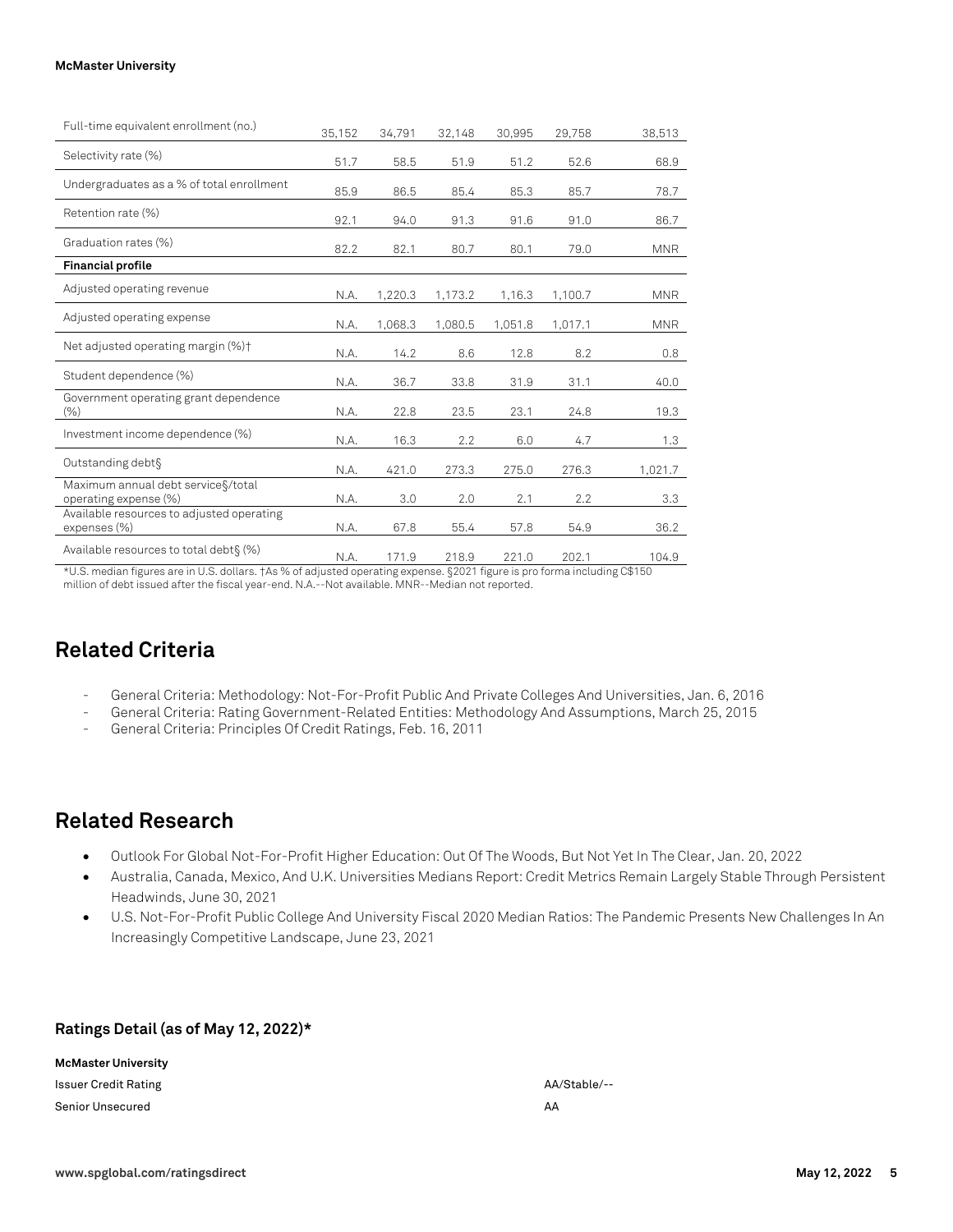### **Ratings Detail (as of May 12, 2022)\***

#### **Issuer Credit Ratings History**

| 20-May-2016 | AA/Stable/--  |
|-------------|---------------|
| 08-Dec-2010 | AA-/Stable/-- |
| 09-Sep-2002 | AA/Stable/--  |

\*Unless otherwise noted, all ratings in this report are global scale ratings. S&P Global Ratings credit ratings on the global scale are comparable across countries. S&P Global Ratings credit ratings on a national scale are relative to obligors or obligations within that specific country. Issue and debt ratings could include debt guaranteed by another entity, and rated debt that an entity guarantees.